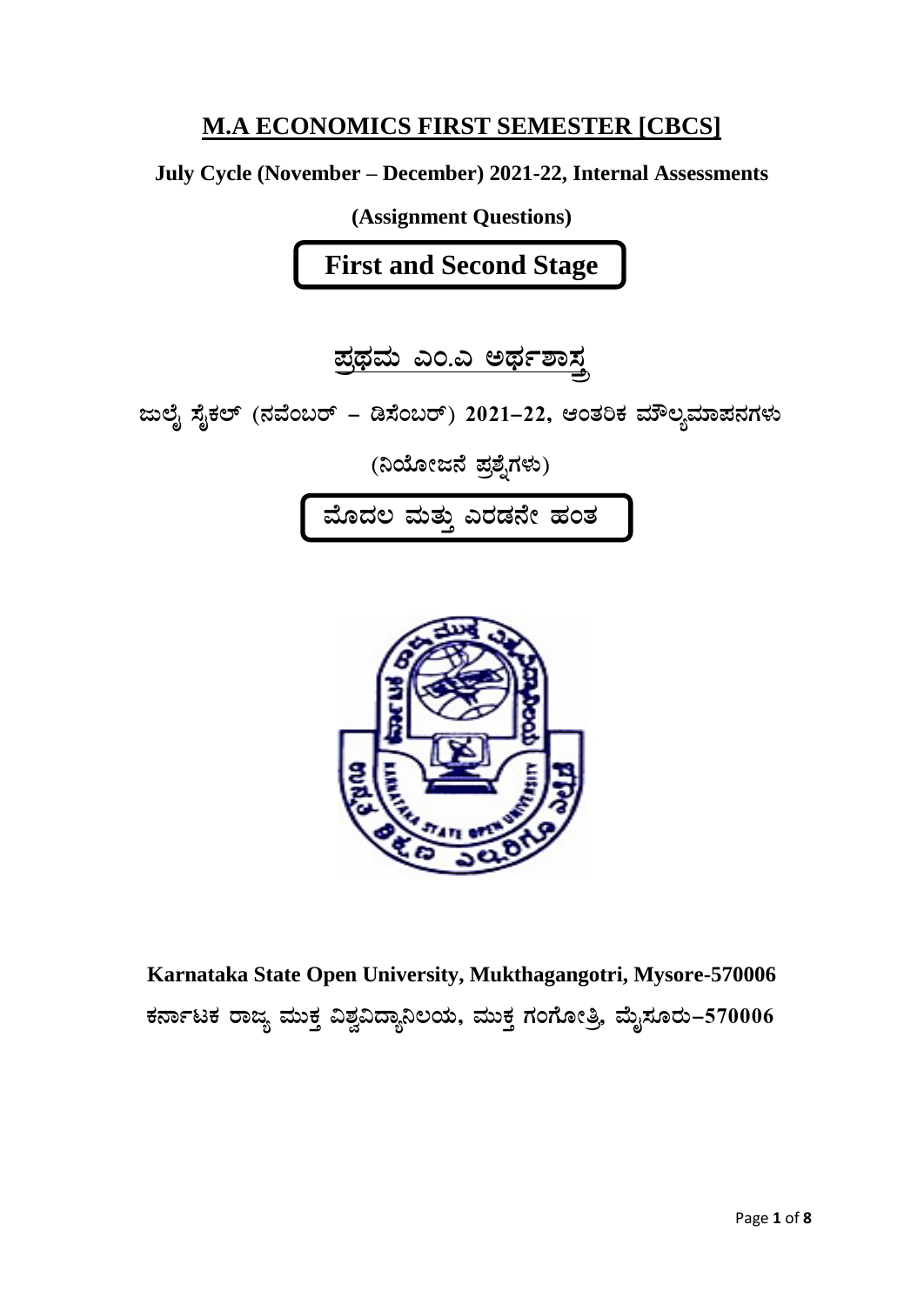# **MA Economics**

## **July Cycle (November-December) 2021-22**

### **Guidelines:**

Under the notification of University Grants Commission (ODL) the evaluation, covers both internal assessment and term end examination. In the case of the former, the University will create continuous assessment for which primarily assignments system is followed. Assignments are given hereunder on the basis of the syllabus prescribed by the University. The questions relating to assignment are designed keeping in view the term end examination, besides the contemporary issues. Term End Examination will be conducted at the end of the year of study as per calendar of events.

The continuous assessment evaluation. First and Second stage has been initiated and its information are as follows.

 First and Second stage one question is given under each course, therefore student shall answer it compulsorily. There are 5 courses during first year.

• Each question carries 10 marks.

 The students are hereby instructed to answer the questions by referring the text books, SLM, journals etc.,

• The students shall answer the assignments in hand writing only. The typed material or computerized output will not be considered under any circumstances.

 In case the study material is replicated in the assignments, it will be not considered for valuation.

Write assignment on each course separately, on A4 Sheet.

 The students shall indicate their name, roll number, course, mobile number without fail.

• Keep the assignments in a single envelop cover and may be super scribe as Assignments for **M.A. (Economics)** on the top of it.

 M.A. Economics students shall submit the assignment to the **Chairman, Department of Studies and Research in Economics, Karnataka State Open University, Mukthagangotri, Mysuru-570 006 through In-Person or Registered Post only.** (M.A. Students should not submit the assignments to any other Regional Centres) The students may feel free to contact any faculty member either in person or over phone. The contact numbers will be available in prospectus/website.

# **Important date for Submission of the Assignment**

| Sl.No. | <b>Assignment</b>             | <b>Last Date for Submission</b> |
|--------|-------------------------------|---------------------------------|
| 01.    | <b>First and Second Stage</b> | 31-05-2022                      |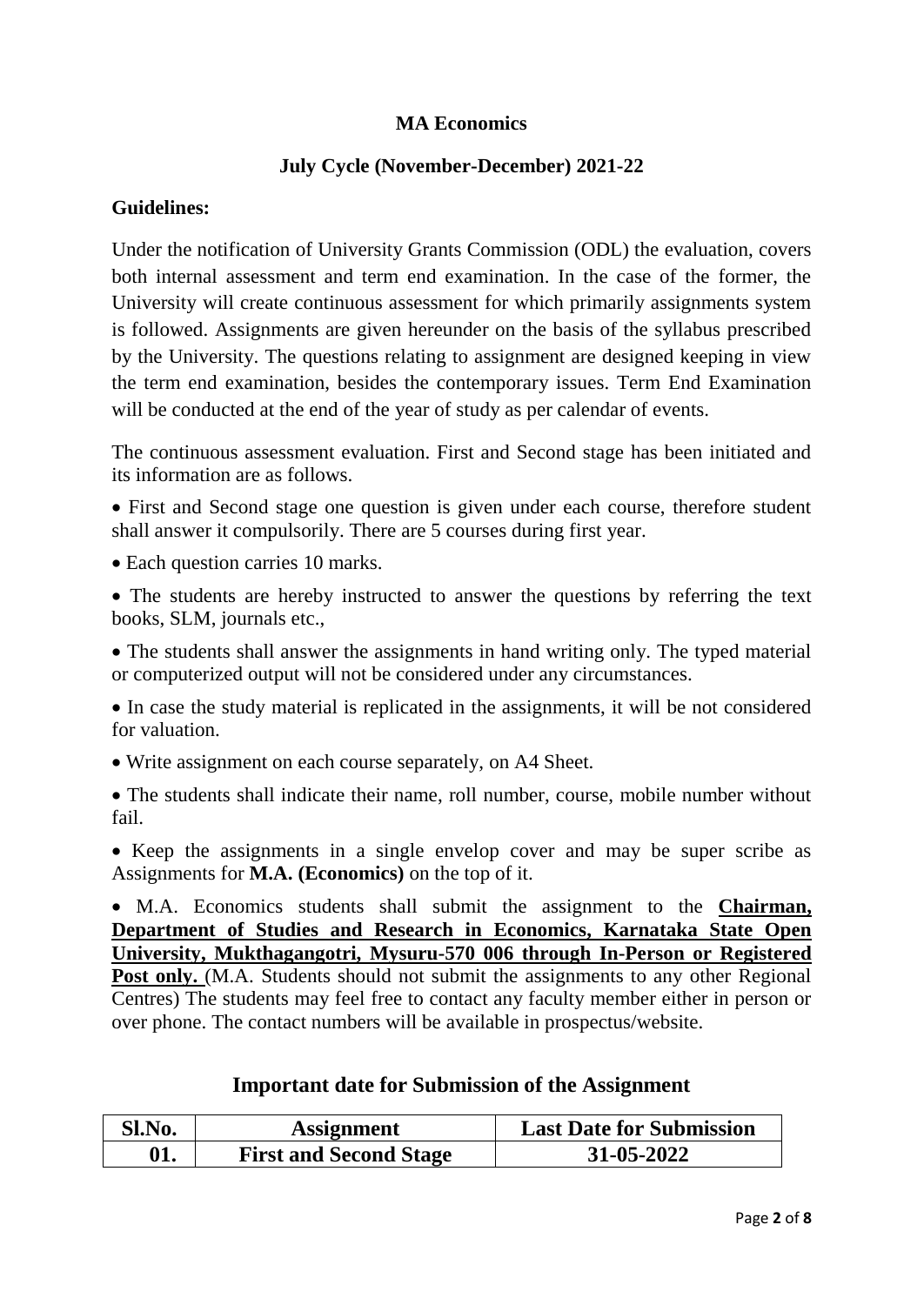### <u>ಪ್ರಥಮ ಎಂಎ ಅರ್ಥಶಾಸ್ತ</u>

### **dįÉÊ DªÀÈwÛ (£ÀªÉA§gï-r¸ÉA§gï) 2021-22**

#### ಮಾರ್ಗಸೂಚಿಗಳು:

ವಿಶ್ವವಿದ್ಯಾಲಯ ಧನಸಹಾಯ ಆಯೋಗದ (ಔಆಐ) ಅಧಿಸೂಚನೆಯ ಅಡಿಯಲ್ಲಿ  $\vec{a}$ ಮೌಲ್ಯಮಾಪನವು ಅಂತರಿಕ ಮೌಲ್ಯಮಾಪನ ಮತ್ತು ಅವಧಿಯ ಅಂತಿಮ ಪರೀಕ್ಷೆ ಎರಡನ್ನೂ ಒಳಗೊಳ್ಳುತ್ತದೆ. ಮೊದಲಿನ ಸಂದರ್ಭದಲ್ಲಿ, ವಿಶ್ವವಿದ್ಯಾನಿಲಯವು ನಿರಂತರ ಮೌಲ್ಯಮಾಪನವನ್ನು ರಚಿಸುತ್ತದೆ, ಇದಕ್ಕಾಗಿ ಪ್ರಾಥಮಿಕವಾಗಿ ಕಾರ್ಯಯೋಜನೆಯ ವ್ಯವಸ್ಥೆಯನ್ನು ಅನುಸರಿಸಲಾಗುತ್ತದೆ. ವಿಶ್ವವಿದ್ಯಾನಿಲಯವು ನಗದಿಪಡಿಸಿದ ಪಠ್ಯಕ್ರಮದ ಆಧಾರದ ಮೇಲೆ ನಿಯೋಜನೆಗಳನ್ನು ಇಲ್ಲಿ ನೀಡಲಾಗಿದೆ. ವಿಯೋಜನೆಗೆ ಸಂಬಂಧಿಸಿದ ಪ್ರಶ್ನೆಗಳನ್ನು ಸಮಕಾಲೀನ ಸಮಸ್ಯೆಗಳ ಜೊತೆಗೆ ಅವಧಿಯ ಅಂತಿಮ ಪರೀಕ್ಷೆಯನ್ನು ಗಮನದಲ್ಲಿಟ್ಟುಕೊಂಡು ವಿನ್ಯಾಸಗೊಳಿಸಲಾಗಿದೆ. ಈವೆಂಟ್*ಗಳ ಕ್ಯಾ*ಲೆಂಡರ್ ಪ್ರಕಾರ ಅಧ್ಯಯನದ ವರ್ಷದ ಕೊನೆಯಲ್ಲಿ ಟರ್ಮ್ ಎಂಡ್ ಪರೀಕ್ಷೆಯನ್ನು ನಡೆಸಲಾಗುತ್ತದೆ.

ನಿರಂತರ ಮೌಲ್ಯಮಾಪನ ಮೌಲ್ಯಮಾಪನ. ಮೊದಲ ಮತ್ತು ಎರಡನೇ ಹಂತವನ್ನು ಪ್ರಾರಂಭಿಸಲಾಗಿದೆ ಮತ್ತು ಅದರ ಮಾಹಿತಿಯು ಈ ಕೆಳಗಿನಂತಿದೆ.

• ಮೊದಲ ಮತ್ತು ಎರಡನೇ ಹಂತದ ಒಂದು ಪ್ರಶ್ನೆಯನ್ನು ಪ್ರತಿ ಕೋರ್ಸ್ ಅಡಿಯಲ್ಲಿ ನೀಡಲಾಗುತ್ತದೆ, ಆದ್ದರಿಂದ ವಿದ್ಯಾರ್ಥಿಯು ಅದನ್ನು ಕಡ್ಡಾಯವಾಗಿ ಉತ್ತರಿಸಬೇಕು. ಮೊದಲ ವರ್ಷದಲ್ಲಿ 5 ಕೋರ್ಸ್ಗಳಿವೆ.

• ಪ್ರತಿ ಪ್ರಶ್ನೆಯು 10 ಅಂಕಗಳನ್ನು ಹೊಂದಿರುತ್ತದೆ.

• ಪಠ್ಯ ಪುಸ್ತಕಗಳು, ಖಐಒ, ಜರ್ನಲ್ಗಳು ಇತ್ಯಾದಿಗಳನ್ನು ಉಲ್ಲೇಖಿಸುವ ಮೂಲಕ ಪ್ರಶ್ನೆಗಳಿಗೆ ಉತ್ತರಿಸಲು ವಿದ್ಯಾರ್ಥಿಗಳಿಗೆ ಈ ಮೂಲಕ ಸೂಚಿಸಲಾಗಿದೆ.

• ವಿದ್ಯಾರ್ಥಿಗಳು ನಿಯೋಜನೆಗಳಿಗೆ ಕೈ ಬರಹದಲ್ಲಿ ಮಾತ್ರ ಉತ್ತರಿಸಬೇಕು. ಟೈಪ್ ಮಾಡಿದ ವಸ್ತು ಅಥವಾ ಗಣಕೀಕೃತ ಔಟ್ಪುಟ್ ಅನ್ನು ಯಾವುದೇ ಸಂದರ್ಭಗಳಲ್ಲಿ ಪರಿಗಣಿಸಲಾಗುವುದಿಲ್ಲ.

• ನಿಯೋಜನೆಗಳಲ್ಲಿ ಅಧ್ಯಯನ ಸಾಮಗ್ರಿಯನ್ನು ಪುನರಾವರ್ತಿಸಿದರೆ, ಅದನ್ನು ಮೌಲ್ಯಮಾಪನಕ್ಕೆ ಪರಿಗಣಿಸಲಾಗುವುದಿಲ್ಲ.

• ಎ4 ಶೀಟ್ನಲ್ಲಿ ಪ್ರತಿ ಕೋರ್ಸ್ನಲ್ಲಿ ನಿಯೋಜನೆಯನ್ನು ಪ್ರತ್ಯೇಕವಾಗಿ ಬರೆಯಿರಿ.

• ವಿದ್ಯಾರ್ಥಿಗಳು ತಮ್ಮ ಹೆಸರು, ರೋಲ್ ಸಂಖ್ಯೆ, ಕೋರ್ಸ್, ಮೊಬೈಲ್ ಸಂಖ್ಯೆಯನ್ನು ತಪ್ಪದೆ ಸೂಚಿಸಬೇಕು.

• ಕಾರ್ಯಯೋಜನೆಗಳನ್ನು ಒಂದೇ ಹೊದಿಕೆಯ ಕವರ್ನಲ್ಲಿ ಇರಿಸಿ ಮತ್ತು ಅದರ ಮೇಲ್ಬಾಗದಲ್ಲಿ ಒ.ಂ. (ಅರ್ಥಶಾಸ್ತ್ರ) ಗಾಗಿ ಅಸೈನ್ ಮೆಂಟ್ ಗಳಾಗಿ ಸೂಪರ್ ಸ್ಪ್ರೆಬ್ ಆಗಿರಬಹುದು.

• ಎಂ.ಎ ಅರ್ಥಶಾಸ್ತ್ರ ವಿದ್ಯಾರ್ಥಿಗಳು ಕಾರ್ಯಯೋಜನೆಯನ್ನು <mark>ಅಧ್ಯಕ್ಷರು, ಅರ್ಥಶಾಸ್ತ್ರದ ಅಧ್ಯಯನ ಮತ್ತು</mark> <u>ಸಂಶೋಧನಾ ವಿಭಾಗ, ಕರ್ನಾಟಕ ರಾಜ್ಯ ಮುಕ್ತ ವಿಶ್ವವಿದ್ಯಾಲಯ, ಮುಕ್ತ ಗಂಗೋತ್ತಿ, ಮೈಸೂರು–570006</u> <u>ಇವರಿಗೆ ಮಾತ್ರ ಖುದ್ದಾಗಿ ಅಥವಾ ರಿಜಿಸ್ಟರ್</u>ಡ್ ಅಂಚೆ ಮೂಲಕ ಸಲ್ಲಿಸಬೇಕು.

(ಎಂ.ಎ ಅರ್ಥಶಾಸ್ತ್ರ ವಿದ್ಯಾರ್ಥಿಗಳು ಯಾವುದೇ ಇತರ ಪ್ರಾದೇಶಿಕ ಕೇಂದ್ರಗಳಿಗೆ ಕಾರ್ಯ ಯೋಜನೆಗಳನ್ನು ಸಲ್ಲಿಸಬಾರದು) ವಿದ್ಯಾರ್ಥಿಗಳು ಯಾವುದೇ ಅಧ್ಯಾಪಕ ಸದಸ್ಯರನ್ನು ವೈಯಕ್ತಿಕವಾಗಿ ಅಥವಾ ಫೋನ್ ಮೂಲಕ ಸಂಪರ್ಕಿಸಲು ಮುಕ್ತವಾಗಿರಿ. ಸಂಪರ್ಕ ಸಂಖ್ಯೆಗಳು ಪ್ರಾಸ್ಟೆಕ್ಷಸ್/ ವೆಬ್ಸೈಟ್ನಲ್ಲಿ ಲಭ್ಯವಿರುತ್ತವೆ.

# <u>ನಿ</u>ಯೋಜನೆಯನ್ನು ಸಲ್ಲಿಸಲು ಪ್ರಮುಖ ದಿನಾಂಕ

| ಕ್ತಸಂ. | ನಿಬಂಧ                       | ಸಲಿಸಲು ಕೊನೆಯ ದಿನಾಂಕ |
|--------|-----------------------------|---------------------|
| 01.    | ಪಥಮ ಹಾಗೂ ದ್ರಿತೀಯ ಹಂತದ ನಿಬಂಧ | $31 - 05 - 2022$    |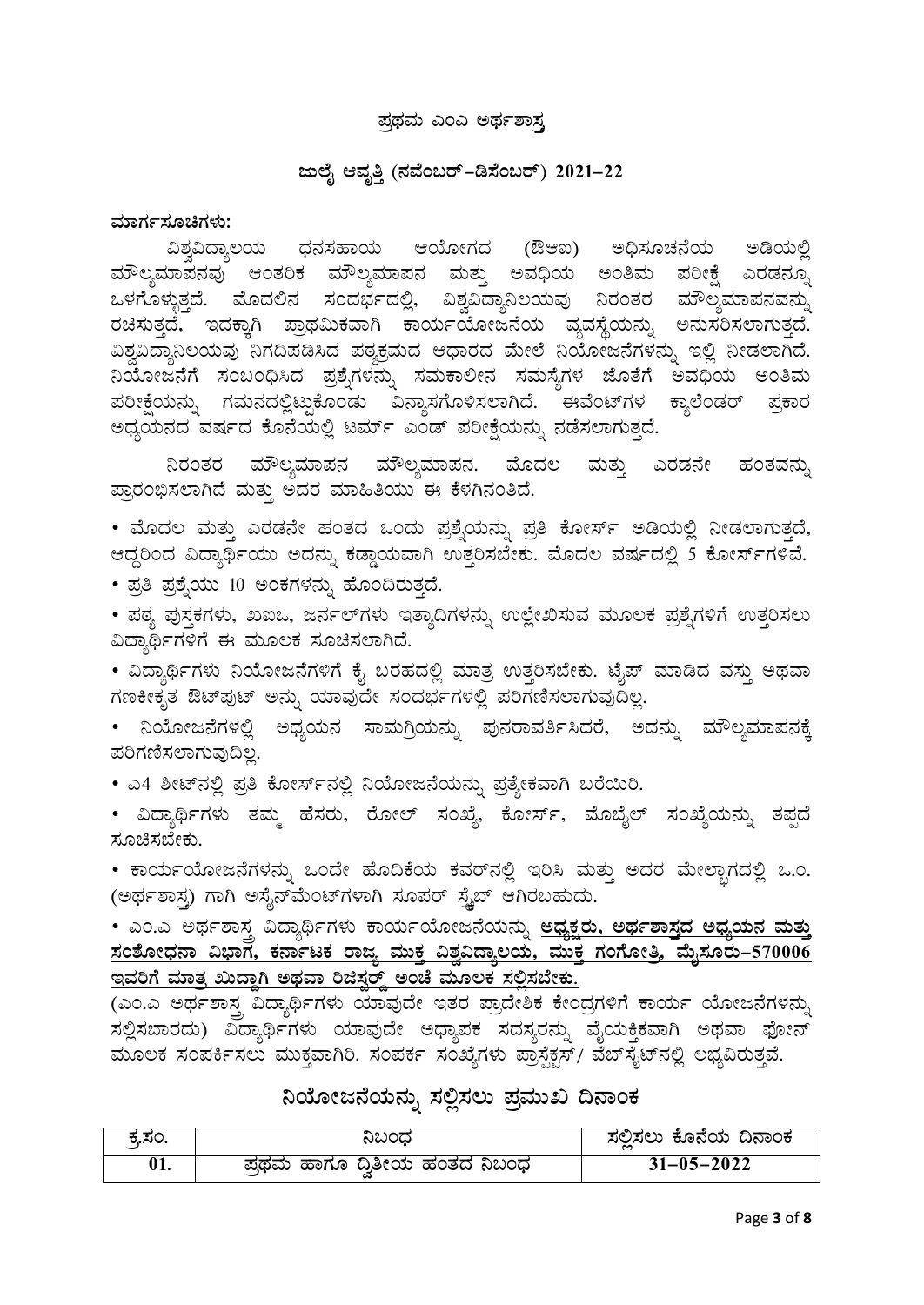# **Micro Economic Analysis-1** ಸೂಕ್ಷ್ಮ ಆರ್ಥಿಕ ವಿಶ್ಲೇಷಣೆ–1

Answer One Question - Each Question Carries 10 Marks. ಒಂದು ಪ್ರಶೈಗೆ ಉತ್ತರಿಸಿ – ಪ್ರತಿ ಪ್ರಶೈಯು 10 ಅಂಕಗಳನ್ನು ಹೊಂದಿರುತ್ತದೆ.

#### **First Stage** ಮೊದಲ ಹಂತ

1. Discuss the significance and limitations of Micro Economic Analysis. 

# **OR**

2. Differentiate between Partial and General Equilibirium. ಭಾಗಶಃ ಮತ್ತು ಸಾಮಾನ್ಯ ಸಮತೋಲನಗಳ ನಡುವಿನ ವ್ಯತ್ಯಾಸಗಳನ್ನು ತಿಳಿಸಿ.

#### **Second Stage** \_\_\_\_\_<br>ಎರಡನೇ ಹಂತ

Answer One Question – Each Question Carries 10 Marks.<br>ಒಂದು ಪ್ರಶ್ನೆಗೆ ಉತ್ತರಿಸಿ – ಪ್ರತಿ ಪ್ರಶ್ನೆಯು 10 ಅಂಕಗಳನ್ನು ಹೊಂದಿರುತ್ತದೆ.

1. Briefly Explain the properties of In-difference Curve ಔದಾಸೀನ್ಯ ವಕ್ರರೇಖೆಗಳ ಲಕ್ಷಣಗಳನ್ನು ಸಂಕ್ಷಿಪ್ತವಾಗಿ ವಿವರಿಸಿ.

# **OR**

2. Critically Examine Samuelson's "Revealed Preference Theorem of Demand". ಸ್ಯಾಮುಯಲ್ಸನ್ ಅವರ ಅಭಿವ್ಯಕ್ತಿ ಒಲವಿನ ಸಿದ್ಧಾಂಗವನ್ನು ವಿಮರ್ಶಾತ್ಮಕವಾಗಿ ಪರಿಶೀಲಿಸಿ.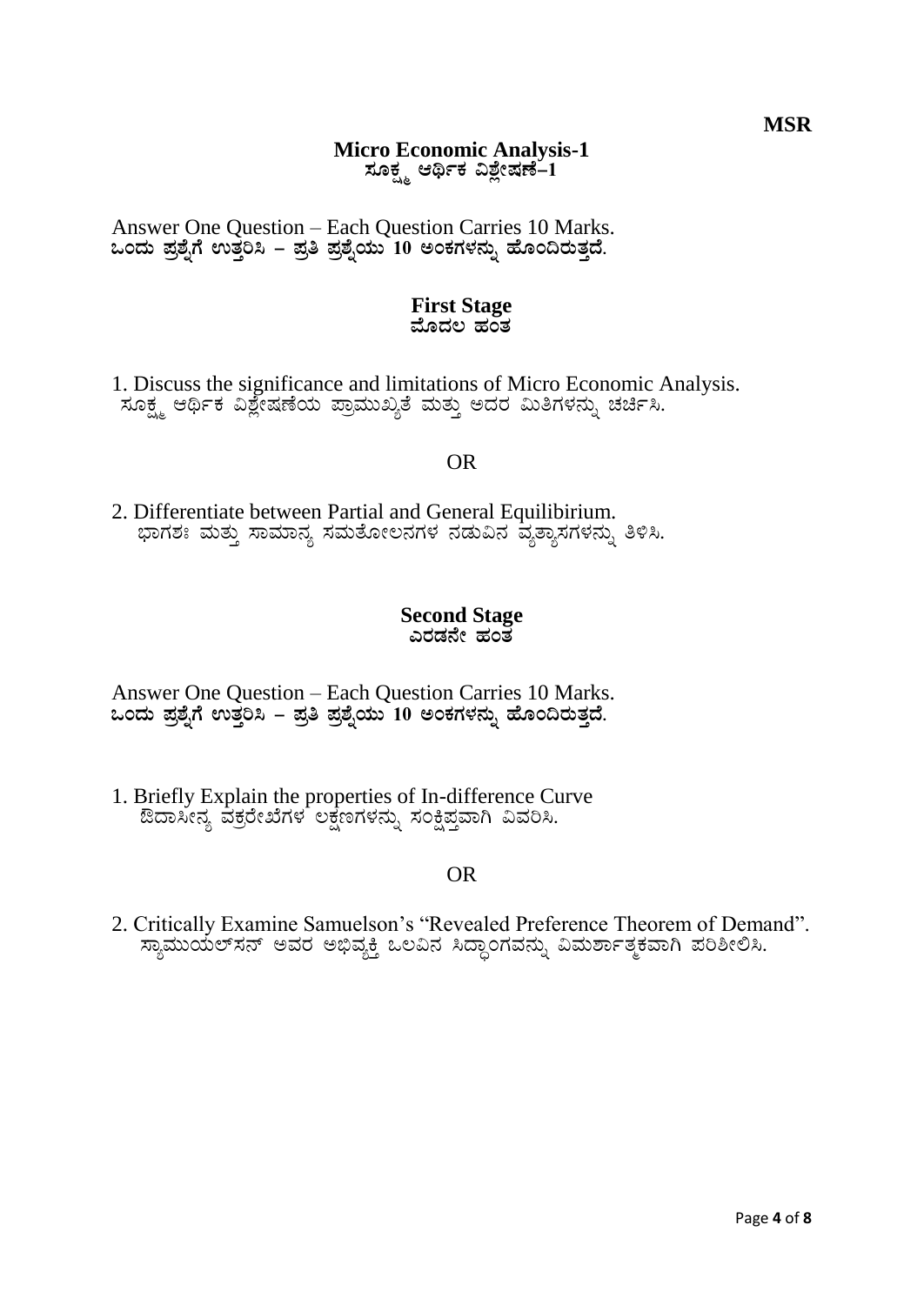## **Macro Economic Analysis-1**  $\pi$ ಮಗ್ರ ಆರ್ಥಿಕ ವಿಶ್ಷೇಷಣೆ–1

#### **First Stage** ಮೊದಲ ಹ**ಂ**ತ

Answer One Question – Each Question Carries 10 Marks. **MAzÀÄ ¥Àæ±ÉßUÉ GvÀÛj¹ - ¥Àæw ¥Àæ±ÉßAiÀÄÄ 10 CAPÀUÀ¼À£ÀÄß ºÉÆA¢gÀÄvÀÛzÉ.**

1. Discuss different methods of measuring National Income. What are the difficulties involved in measuring National Income? ರಾಷ್ಟ್ರೀಯ ಆದಾಯವನ್ನು ಮಾಪನ ಮಾಡುವ ವಿವಿಧ ವಿಧಾನಗಳನ್ನು ಚರ್ಚಿಸಿ. ರಾಷ್ಟ್ರೀಯ ಆದಾಯವನ್ನು ಮಾಪನ ಮಾಡುವಲ್ಲಿ ಇರುವ ತೊಡಕುಗಳು ಯಾವುವು?

OR 2. Critically explain Keysian theory of Employment ಕೇನ್ಸ್ ರವರ ಉದ್ಯೋಗ ಸಿದ್ಧಾಂತವನ್ನು ವಿಮರ್ಶಾತ್ಮಕವಾಗಿ ವಿವರಿಸಿ

### **Second Stage** ಎರಡನೇ ಹಂತ

Answer One Question – Each Question Carries 10 Marks. **MAzÀÄ ¥Àæ±ÉßUÉ GvÀÛj¹ - ¥Àæw ¥Àæ±ÉßAiÀÄÄ 10 CAPÀUÀ¼À£ÀÄß ºÉÆA¢gÀÄvÀÛzÉ.**

1. Discuss Baumol's approach to the transactions demand for money ಬಮುಲ್ ರವರ ವ್ಯವಹಾರದ ಹಣದ ಬೇಡಿಕೆಯ ಸಿದ್ಧಾಂತವನ್ನು ಚರ್ಚಿಸಿ.

# OR

2. Evaluate Milton Friedman's approach to the modern quantity theory of money ಮಿಲ್ಗನ್ ಫ್ರೀಡ್ಮನ್ರವರ ಆಧುನಿಕ ಪರಿಮಾಣ ಸಿದ್ಧಾಂತವನ್ನು ಮೌಲ್ಯೀಕರಿಸಿ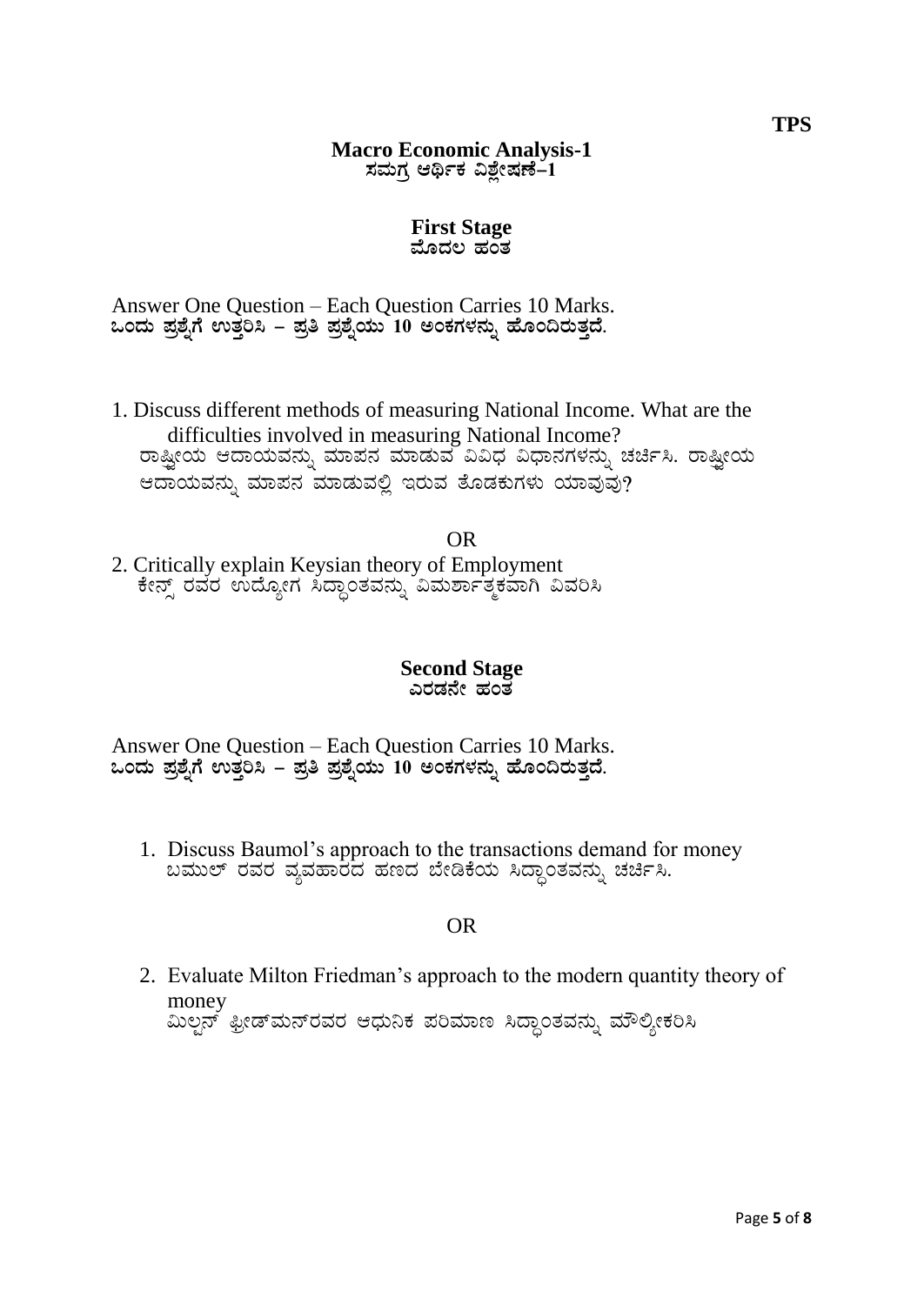# **International Trade and Finance**

ಅಂತರ ರಾಷ್ಟೀಯ ವ್ಯಾಪಾರ ಮತ್ತು ಹಣಕಾಸು

#### **First Stage** ಮೊದಲ ಹ**ಂ**ತ

Answer One Question – Each Question Carries 10 Marks. **MAzÀÄ ¥Àæ±ÉßUÉ GvÀÛj¹ - ¥Àæw ¥Àæ±ÉßAiÀÄÄ 10 CAPÀUÀ¼À£ÀÄß ºÉÆA¢gÀÄvÀÛzÉ.**

1. Explain the Absolute Cost Theory of Adam Smith ಆಡಂ ಸ್ಮಿತ್**ರವರ ನಿರಪೇಕ್ಷ ವಚ್ಚ ಸಿದ್ಧಾಂತವನ್ನು ವಿವರಿ**ಸಿ.

# OR

2. What is Tariff? Explain Different Kinds of Tariffs ಸುಂಕ ಎಂದರೇನು? ಸುಂಕದ ವಿವಿಧ ವಿಧಗಳನ್ನು ವಿವರಿಸಿ.

#### **Second Stage** ಎರಡನೇ ಹಂತ

Answer One Question – Each Question Carries 10 Marks. **MAzÀÄ ¥Àæ±ÉßUÉ GvÀÛj¹ - ¥Àæw ¥Àæ±ÉßAiÀÄÄ 10 CAPÀUÀ¼À£ÀÄß ºÉÆA¢gÀÄvÀÛzÉ.**

1. What is Balance of Payments? Explain the Causes for the Disequilibrium in Balance of Payments. ಸಂದಾಯ ಶಿಲ್ಕು ಸಮತೋಲನ ಎಂದರೇನು? ಸಂದಾಯ ಶಿಲ್ಕು ಅಸಮತೋಲನಕ್ಕೆ ಕಾರಣಗಳಾವುವು?

# OR

2. **Discuss** the objectives and functions of World Trade Organization. (WTO). <del>, 2002, 2002, 2002, 2002, 2002, 2012, 2012, 2012, 2012, 2012, 2012</del><br>"ಎಶ್ವ ವ್ಯಾಪಾರ ಸಂಘಟನೆಯ ಉದ್ದೇಶ ಮತ್ತು ಕಾರ್ಯಗಳನ್ನು **ಚರ್ಚಿ**ಸಿ.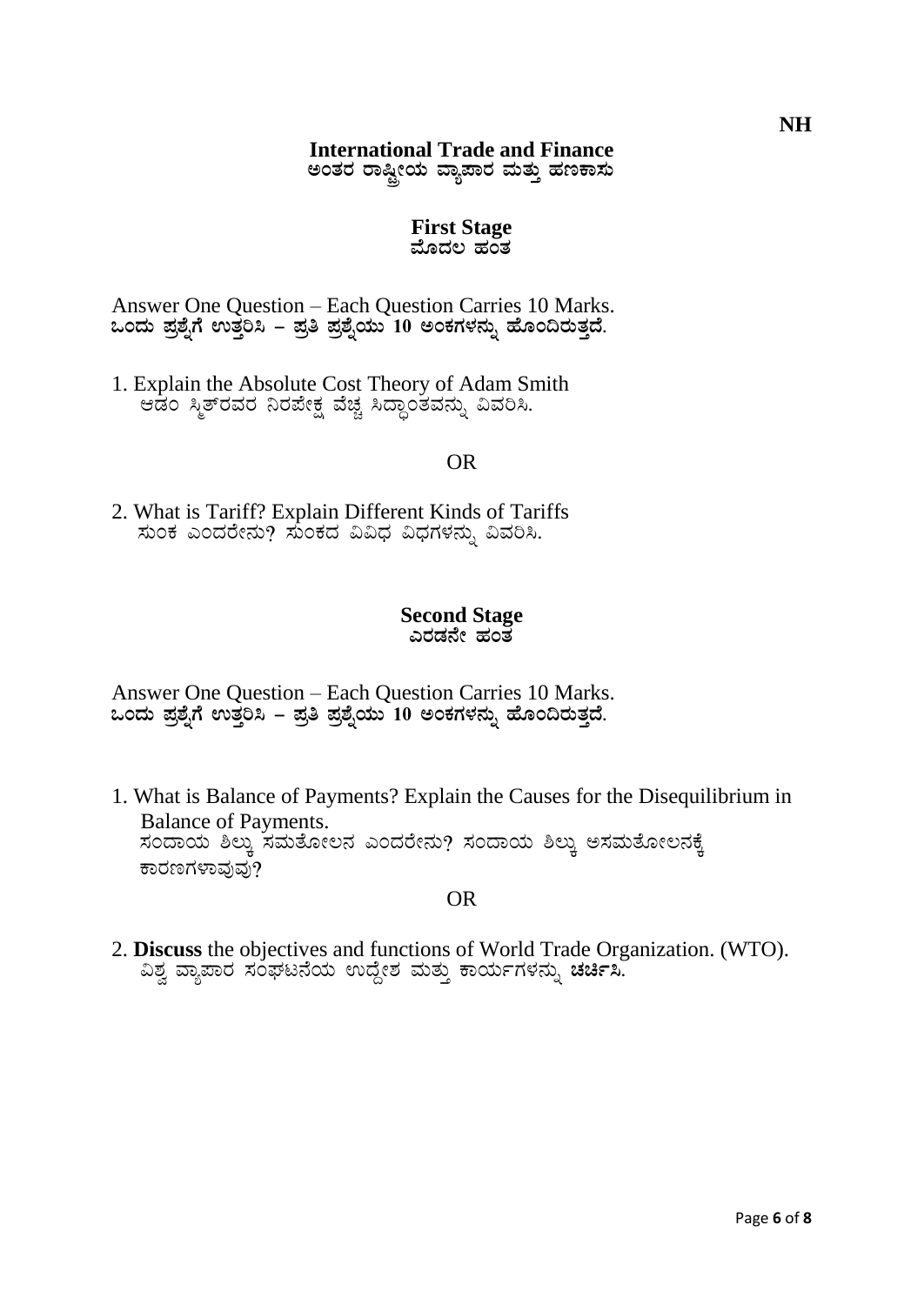# **Agriculture Economics** ಕೃಷಿ ಅರ್ಥಶ<u>ಾಸ್ತ</u>

#### **First Stage** ಮೊದಲ ಹಂತ

Answer One Question – Each Question Carries 10 Marks. **MAzÀÄ ¥Àæ±ÉßUÉ GvÀÛj¹ - ¥Àæw ¥Àæ±ÉßAiÀÄÄ 10 CAPÀUÀ¼À£ÀÄß ºÉÆA¢gÀÄvÀÛzÉ.**

1. Critically Examine the Agricultural **Labourers** in India. ಾವರತದ ಕೃಷಿ ಕಾರ್ಮಿಕರ ಬಗ್ಗೆ ವಿಮರ್ಶಾತ್ಮಕವಾಗಿ ಪರಿಶೀಲಸಿರಿ.

### OR

2. Discuss the Institutions of Agricultural Finance. ಕೃಷಿ ಹಣಕಾಸಿನ ಸಂಸ್ಥೆಗಳ ಬಗ್ಗೆ ಚರ್ಚೆಸಿ.

#### **Second Stage** ಎರಡನೇ ಹಂತ

Answer One Question – Each Question Carries 10 Marks. **MAzÀÄ ¥Àæ±ÉßUÉ GvÀÛj¹ - ¥Àæw ¥Àæ±ÉßAiÀÄÄ 10 CAPÀUÀ¼À£ÀÄß ºÉÆA¢gÀÄvÀÛzÉ.**

1. Analyse the Land Reforms in India. ಭಾರತದ ಭೂ–ಸುಧಾರಣೆಯ ಬಗ್ಗೆ ವಿಶ್ಲೇಷಿಷಿ.

### OR

**2. Describe the Agricultural Inputs.** ಕೃಷಿ ಆದಾನಗಳ (ಒಳಹರಿವು) ಬಗ್ಗೆ ವಿವೆರಿಸಿ.